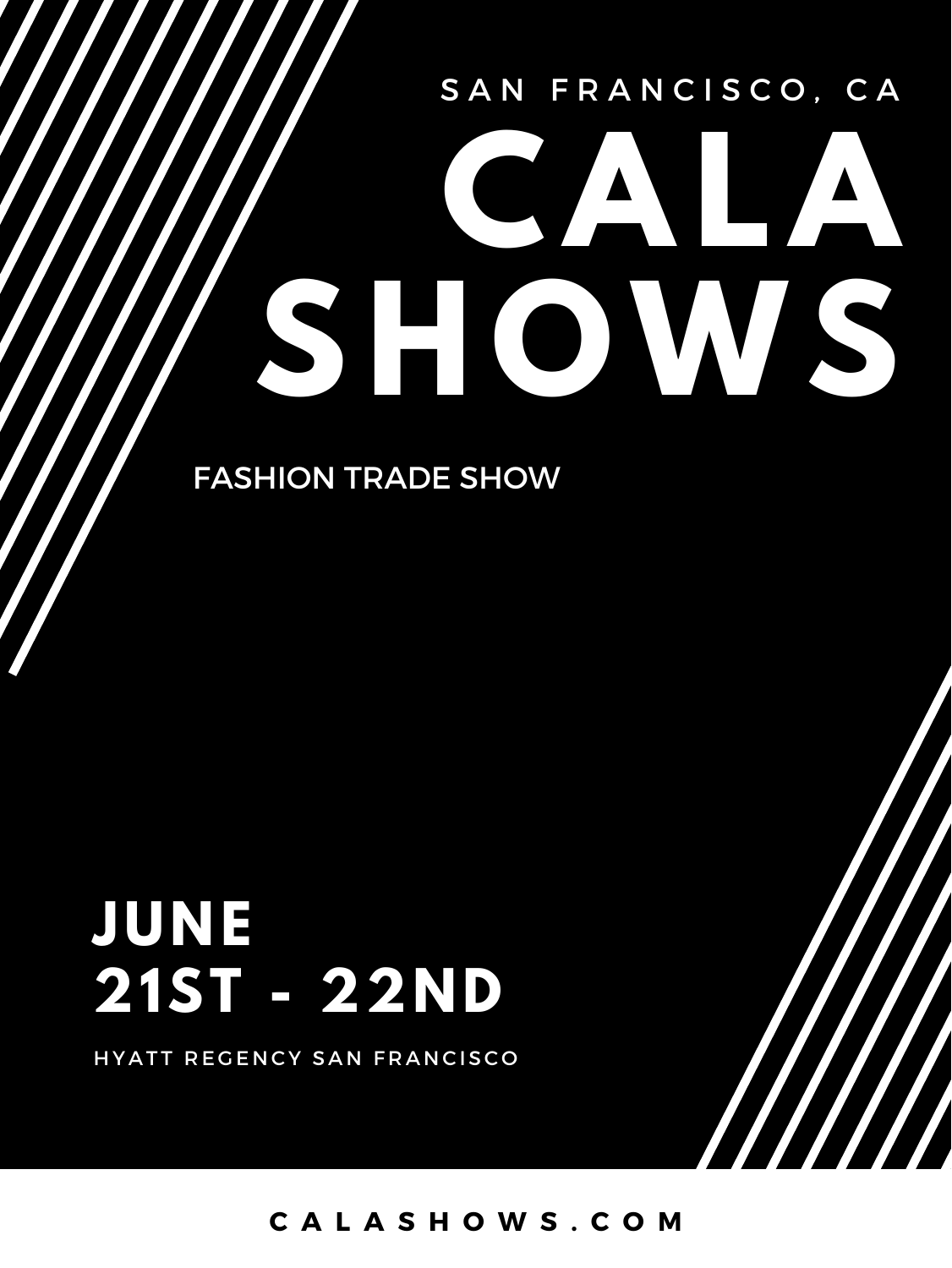#### **101**

#### **Barbara Nogg Inc**

Brodie **Equestrian** Petit Pois WISPR by Brodie Barbara Nogg, Theresa King (310) 922-5254

#### **102**

#### **Lesley McEntire / Showroom SHIFT**McEntire Alashan 213-489-4960

**103 iCi Collective** Elizabeth French (415) 920-3172

Caballero Nation LTD St. Roche

#### **104**

**Aspen Dream**

Aspen Dream Kyle Shepherd 970-306-2138

#### **105**

#### **Dawn Stephens**

BoAime Felicite Kenda Kist KMJ Sea Lustre Dawn Stephens (323) 877-8208

#### **106**

#### **Westbay Showroom**

Ahdorned Mother Trucker Prince Peter Collection Jennifer Westbay (310) 739-7858

#### **107**

**Studio Two**

Amsterdam Heritage Beate Scholz 213-675-1489

#### **108**

#### **Trip Sales Inc.**

Christy Castro-Kahn, Tia Fritz-Calhoun

Haley Solar Los Angeles Denim Co. **Neoclassics** Only Hearts Wool Project

#### **109**

#### **Kathleen Keyes Sales** Kathleen Keyes 562-850-7075

Anatomie Dog&Boy Finley Shirts Lisa Todd

#### **110**

**Mod Ref** Mod Ref Andrew Kim, Ivette Hernandez, Rachel Mullett

#### **111**

#### **Marked Showroom** SASKIA BECK

Heartloom **SZADE** (213) 622-9706

#### **112**

#### **Sue Goodman Showroom**

**BRACHA** Fifteen Twenty Goldie Maven West PINCH Project Social T Red Haute Sue Goodman, Danielle Evans

#### **113**

#### **One of Eight Showroom**

All Fenix Diff Eyewear Esmaee Farrah B Jewelry Lucy Paris LULUSIMONSTUDIO Refined Canvas Self Contrast Sub Urban Riot Wild Fox Sesi Teal, Alyse Nazaroff 949-306-8585

#### **114**

#### **Ginger Showroom**

Paani River + Sky Streets Ahead Sundown by River + SKY Viereck Ginger Vasquez 310-488-8568

#### **115**

#### **Complete Clothing CO**

Matty M Search For Sanity Willow Ryan Shokett 323-277-1470

#### **116**

**Circle 5 Showroom** Articles of Society Christine Simek

#### **117**

bobi

#### **Mary Joya Showroom**

Mary Joya, Amber Maravi, Lisa Morales, Gabrielle Bell

**BDG** urban outfitters Bolsa Nova FP Movement Free People Free People Shoes Intimately FP Three Dots We The Free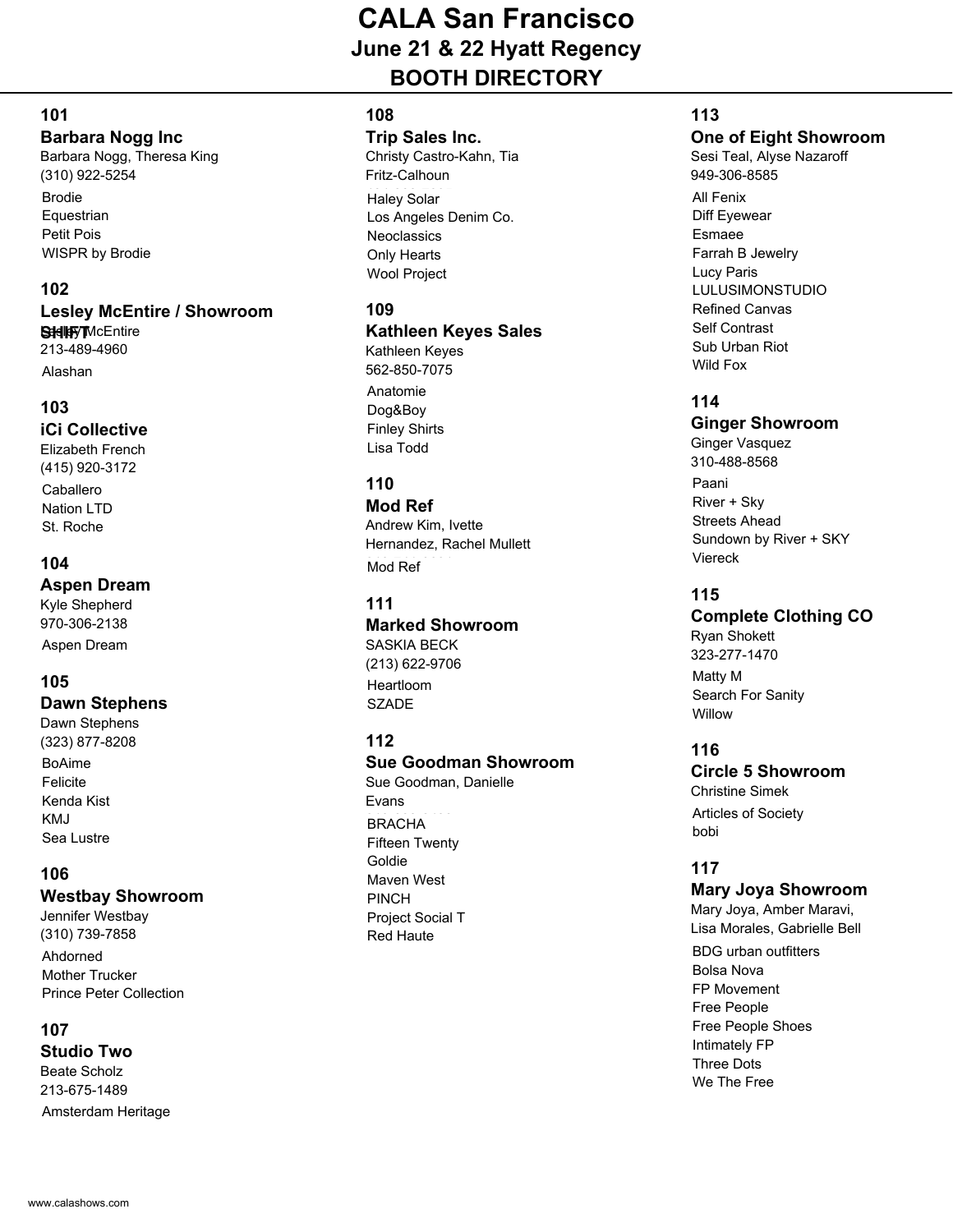#### **118**

#### **The Landa Showroom**

Doug Plamondon, Shana Regenhardt

Cienna hello nite Mododoc OAT

#### **119**

#### **TAB Showroom**

Band Of Gypsies Deluc Knititude **Mauritius** Sadie+Sage Sage The Label Tali Levy, Breana Kennedy (818) 642-6273

#### **120**

#### **Barbara James Showroom**

Adelyn Rae Btfl-life Cievon g.p.d. Theo & Spence Erika Burton, Barbara James 213-624-9021

#### **121**

#### **La Rue Showroom**

**ANOTHER LOVE** BILA 77 Brave Leather Tate Goldsberry, Sophie Burke- Silafau

Elan Patrons of Peace Reset by Jane Shu Shop

#### **122**

**G Sales** Z Active Z Eyewear Z Girls Kenneth Gandolfo, Katie Smith

- Z Lounge
- Z Supply

#### **123**

#### **5 Seasons Showroom**

Level 99 RD Style Solei Sea Splendid Stark x Tart Collections Unpublished Veronica M Wanakome Mercy Ruiz, Paige Spagnoletti 310-500-5102

#### **124**

#### **Kut from the Kloth**

Kut from the Kloth Jamie dufour (213) 627-2872

#### **125**

#### **August Showroom**

Girl and The Sun Harni Jen's Pirate Booty Maria Farro Rue Stiic Saint Helena Wandering Folk Lauren Butler, Elle Donovan 213-489-1009

#### **126**

**Chaser** Chaser Saltwater Luxe Sandrine Rose Sister x Soeur Katie Meis, Catherine Orena (609) 602-8586

#### **127**

**Michael Stars** Michael Stars Claudine Han, Amy Martinez (424) 255-2455

#### **128 Simon Showroom** White + Warren Lindsay Baker 213-593-1394

#### **129**

#### **Leslie Francesca Designs** Leslie Cascardi, Leslie Hyman

Leslie Francesca Designs

#### **130**

#### **Joe's Jeans & Favorite Daughter**

Favorite Daughter Joe's Jeans Lauren Grant (636) 448-8824

#### **131**

#### **BB Dakota**

BB Dakota by Steve Madden Katherine Girod (616) 283-9988

#### **132**

**Aratta** Aratta Karen Drota (626) 285-9288

#### **133**

#### **WBC Showroom**

Australia Luxe Collective Delicate Raymond Driftwood Femme Fatale Gold + Stone Love Token Recycled Karma Desi Green, Michelle Zimmerman

#### **134**

#### **The Nu Vintage** Ruben Romero

The Nu Vintage (322) 364-0964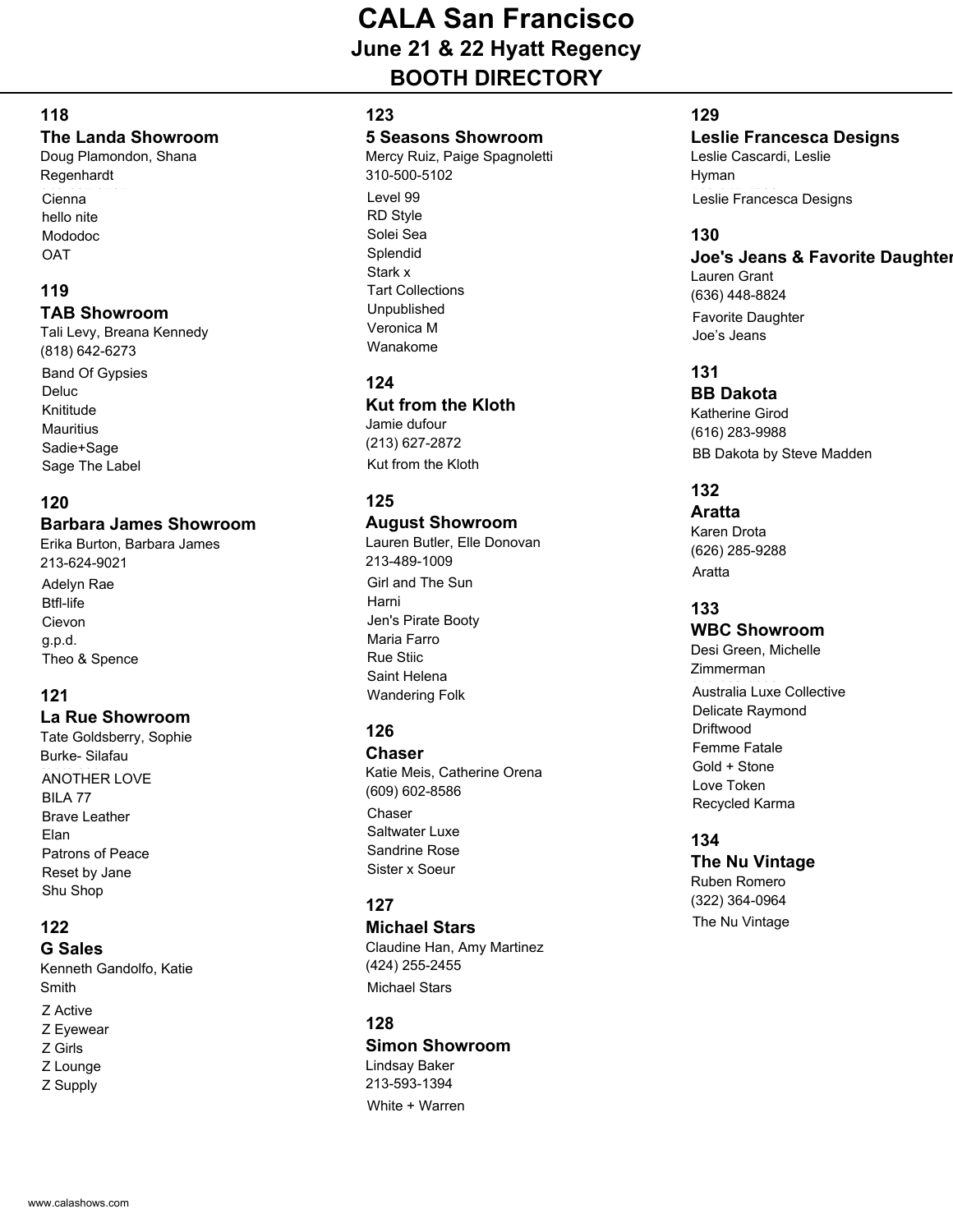#### **135**

#### **Hasson Costa Showroom**

Andine Betro Simone Bishop & Young Corey Lynn Calter **Etica** Greylin Ranna Gill Serra by Joie Rucker Sol Angeles Wilt Caitlin Craig, Dusty Costa 213-229-8700

#### **136**

#### **Bella Dahl**

Bella Dahl Piper Bue 213-746-4466

#### **137**

#### **AG**

AG Cass Snyder (323) 428-2248

#### **138**

#### **DL1961**

DL1961 Susie Chen (714) 654-2923

#### **139**

#### **Focus Showroom**

Central Park West **CHRLDR** Ecru **Hutch** Karina Grimaldi Kathryn McCarron LAMARQUE One Grey Day Alex Howard, Alexandra Howard

#### **140**

#### **Rails**

Rails Julian Curelop (425) 736-0927

#### **141**

**Rails** RAILS NICOLE RUTLEDGE (480) 272-0916

#### **142**

#### **Sketchers Skechers** Sasha Borowitz (424) 398-9346

**143**

**7Diamonds** 7Diamonds Mario Pasillas 714-241-7190

#### **144**

#### **Place Showroom**

ASTR EN SAISON **HOFF** Lost + Wander MOON RIVER NIA TONY BIANCO Marianne Brehmer 213-243-0741

#### **145**

#### **Lori Markman Showroom** Kokun Morrison Denim Paper Label Lori Markman 415-310-2546

#### **146**

#### **Mary Minser Sales**

BHANTI DANTELLE ORB CLOTHING ROMA LABEL SALAAM CLOTHING SCARLETT POPPIES Mary Minser (213) 842-3445

#### **147**

**Niche** Billy T Lysse Suzy D London Talisman Wash Lab Zacket & Plover Hannah Scott, Lisa Ozur (213) 955-8088

#### **148**

#### **Johnny Was**

Johnny Was Megan Bryant 213-629-1717

#### **149**

#### **Brothers & Sisters**

Avenue Montaigne **CRUSH** Go Silk Gold Hawk Brittany Pryor (503) 703-6856

#### **150**

#### **Marilyn McCormick**

Anorak Marrakech Marilyn McCormick 310-924-9552

#### **151**

#### **Pretty Rugged** Heather Glassberg, Jennifer

Pretty Rugged Lean

#### **152**

#### **Rande Cohen Showroom**

An Old Soul Oats Cashmere Pam Lazzartto PJ Salvage Strap-it's Wooden Ships Rande Cohen, Julie Mandell 213-489-3044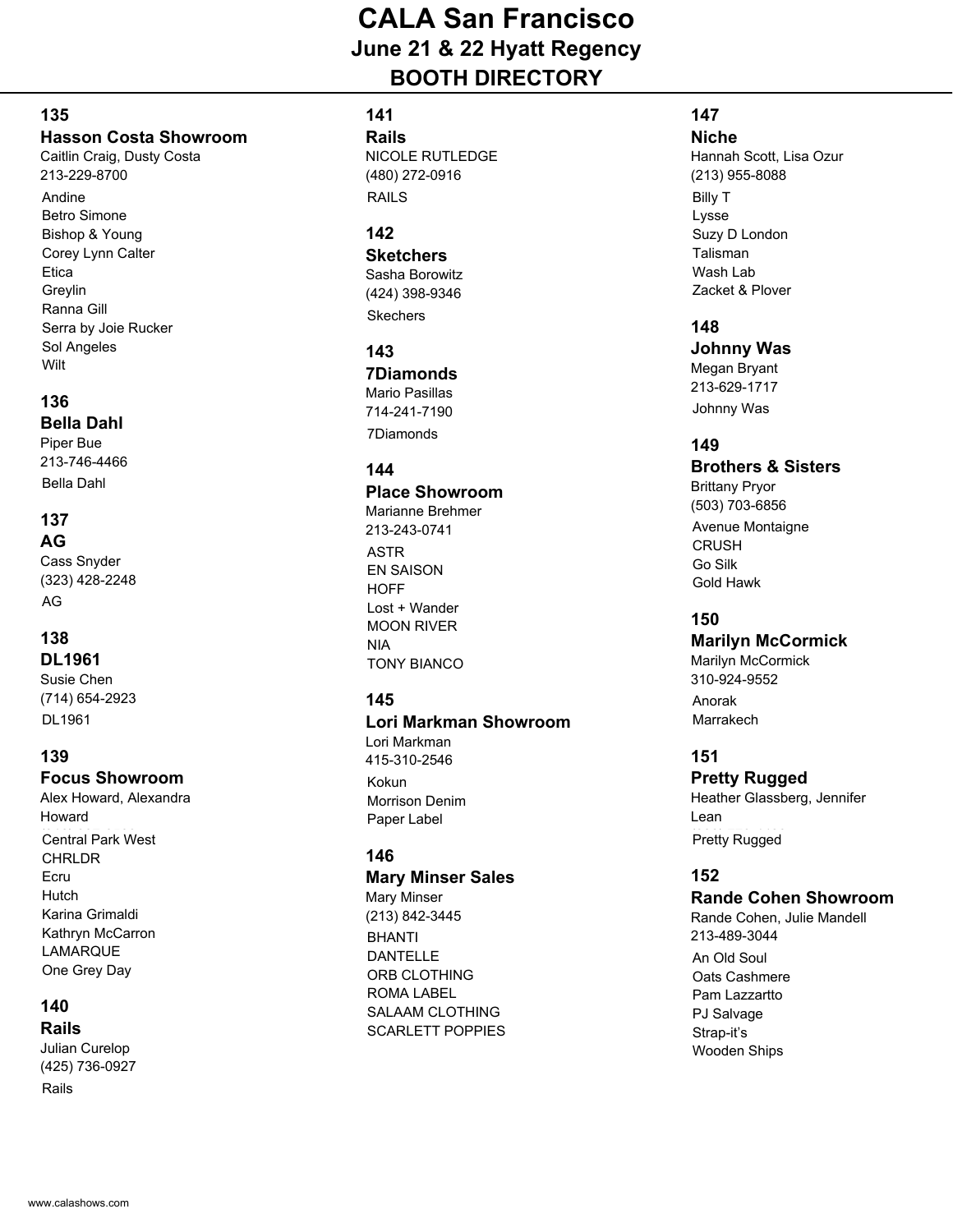#### **153**

#### **Jennifer Gilman Sales**

Minnie Rose Never A Wallflower Sundays NYC Jennifer Gilman (415) 971-3853

#### **154**

**Scandal Italy**

Scandal Italy Manar Jarban 213-745-8762

**155 Wild Carrot Designs**

Diamond L Leatherworks Jumping-Jax Overalls Rheanna LaRoche, Robyn Talman

#### **156**

**Chan Luu**

Chan Luu LaNae Oraschin 213-624-0856

#### **157**

#### **Chantal Accessories**

1822 Denim Co-lab Ettika & Mr. Ettika Hedgren Henelle Jou Jou Monica Gordon, Victoria Galindo

#### **158**

**Lynn Tallerico**

Lynn Tallerico Lynn Tallerico 415-497-2070

#### **159**

**Sofft Shoe Co.** Sofft Jennifer Stanley 818-606-9774

#### **160**

**Dolce Vita** Dolce Vita Dolce Vita, Ashley McCormick (206) 734-8797

#### **161**

**Butik Showroom**

Jurate Rebecca Rosenberg (213) 627-9740

#### **162**

#### **MJD Meridian Jewelry & Design**

Didi Jewelry Project MJD, Meridian Jewelry & Design Origin Jewelry Powder LTD The Lizou Collection Paris Brad Olander, Jack Olander, Luisa Fossaiti

#### **163**

**Satorisan** Satorisan Robert Rosenfeld (714) 501-0182

#### **164**

**Jamie Minick Sales** Alpine Cashmere LILLA | P Jamie Minick 951-536-9283

#### **165**

#### **Goods and Services**

Enza Costa Frame MISA Los Angeles Monrow Naadam **TKEES** Lindsey Mckeand (213) 265-7980

#### **166**

**Jamie Prince Sales** Alembika Inizio Ozai Jamie Prince 213-627-7136

#### **167**

**Friedman Marini Showroom** Nicole Friedman Marini

LABEL+thread Lola&Sophie Molly G (562) 209-7846

#### **168**

#### **New Order Inc**

DU/ER Ten Tree Woven Heart Jason Tarr (916) 276-3679

#### **169**

#### **Blue Pacific Fashion**

**Blue Pacific Scarves** Fernando Todeschini, Kari Fisher

#### **170**

#### **Noble Fibre Artisan Marche** Noble Fibre Artisan Marche Monica Garry (760) 707-4674

#### **171**

#### **Dolcissima Vita Showroom**

Elza Badmaeva, Christian Delunas, Sebastiano Di Bari

Carmen Sol Italian Idea La Moda Clothing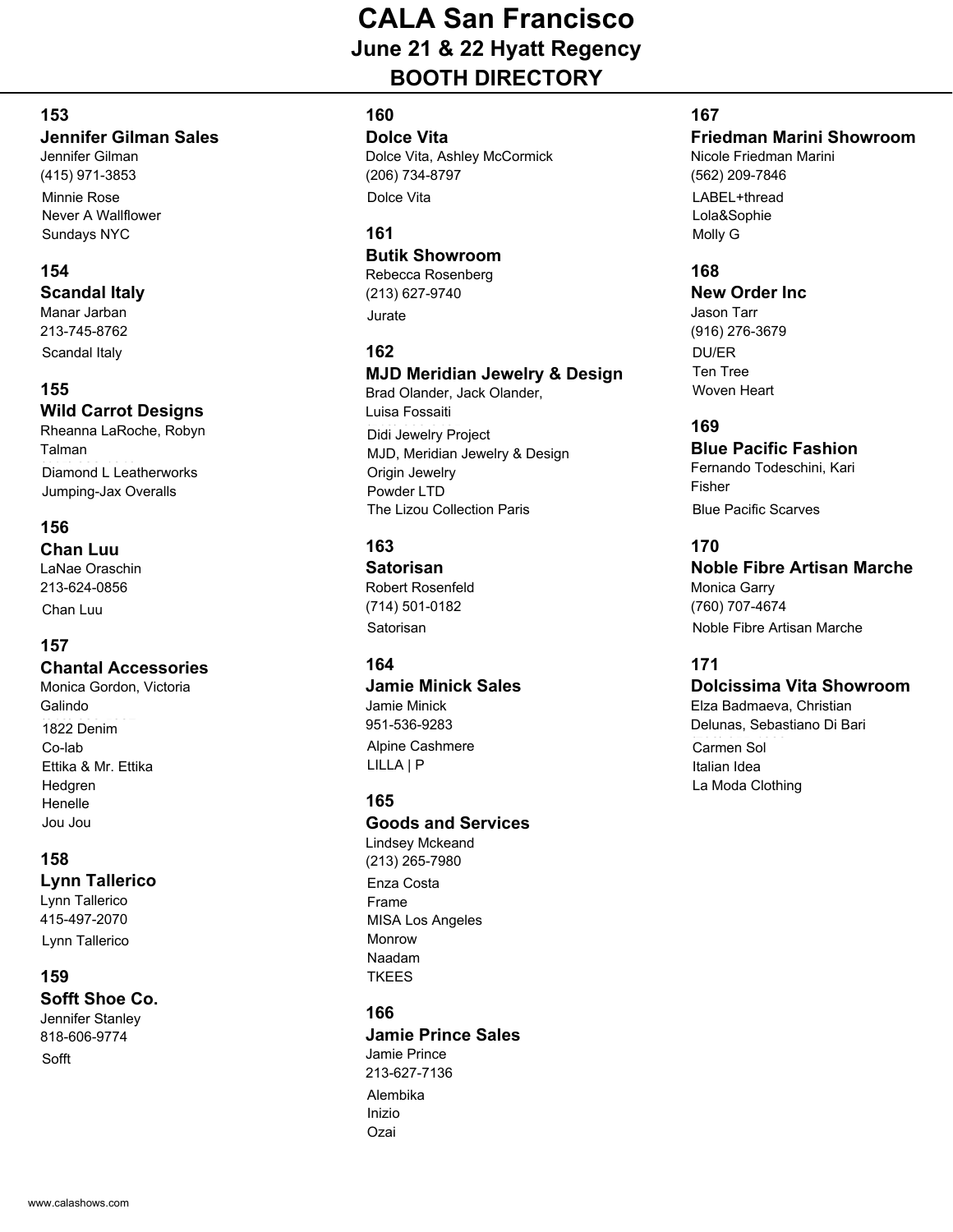| <b>ACTIVEWEAR</b>              |     | <b>Refined Canvas</b>       | 113 | Mother Trucker                | 106 |
|--------------------------------|-----|-----------------------------|-----|-------------------------------|-----|
| 7Diamonds                      | 143 | River + Sky                 | 114 | Noble Fibre Artisan<br>Marche | 170 |
| All Fenix                      | 113 | Search For Sanity           | 115 | Powder LTD                    | 162 |
| DU/ER                          | 168 | Sol Angeles                 | 135 |                               |     |
| FP Movement                    | 117 | Sub Urban Riot              | 113 | <b>Pretty Rugged</b>          | 151 |
| Lysse                          | 147 | Theo & Spence               | 120 | <b>Streets Ahead</b>          | 114 |
| Skechers                       | 142 | <b>Three Dots</b>           | 117 | <b>SZADE</b>                  | 111 |
| Ten Tree                       | 168 | We The Free                 | 117 | <b>Wandering Folk</b>         | 125 |
| Z Active                       | 122 | Wilt                        | 135 | Z Eyewear                     | 122 |
| <b>T-SHIRTS</b>                |     | Zacket & Plover             | 147 | <b>DENIM</b>                  |     |
| 7Diamonds                      | 143 | <b>ACCESSORIES</b>          |     | 1822 Denim                    | 157 |
| <b>BDG</b> urban outfitters    | 117 |                             |     | 7Diamonds                     | 143 |
|                                |     | Ahdorned                    | 106 | AG                            | 137 |
| bobi                           | 116 | Alashan                     | 102 | Articles of Society           | 116 |
| Chaser                         | 126 | Amsterdam Heritage          | 107 |                               |     |
| <b>CHRLDR</b>                  | 139 | <b>BHANTI</b>               | 146 | <b>BDG</b> urban outfitters   | 117 |
| <b>DANTELLE</b>                | 146 | <b>Blue Pacific Scarves</b> | 169 | <b>Betro Simone</b>           | 135 |
| Driftwood                      | 133 | <b>Bolsa Nova</b>           | 117 | DL1961                        | 138 |
| Goldie                         | 112 | <b>Brave Leather</b>        | 121 | Driftwood                     | 133 |
| Joe's Jeans                    | 130 | Carmen Sol                  | 171 | DU/ER                         | 168 |
| Johnny Was                     | 148 | Diff Eyewear                | 113 | Etica                         | 135 |
|                                |     |                             |     | <b>Favorite Daughter</b>      | 130 |
| LABEL+thread                   | 167 | Dolce Vita                  | 160 | Frame                         | 165 |
| LILLA   P                      | 164 | Free People Shoes           | 117 | Joe's Jeans                   | 130 |
| <b>LULUSIMONSTUDIO</b>         | 113 | Henelle                     | 157 |                               |     |
| Monrow                         | 165 | Italian Idea                | 171 | Jumping-Jax Overalls          | 155 |
| Neoclassics                    | 108 | Jurate                      | 161 | Kut from the Kloth            | 124 |
| <b>Prince Peter Collection</b> | 106 | Los Angeles Denim Co.       | 108 | Level 99                      | 123 |
| Project Social T               | 112 | Lynn Tallerico              | 158 | Los Angeles Denim Co.         | 108 |
| Recycled Karma                 | 133 |                             |     | Morrison Denim                | 145 |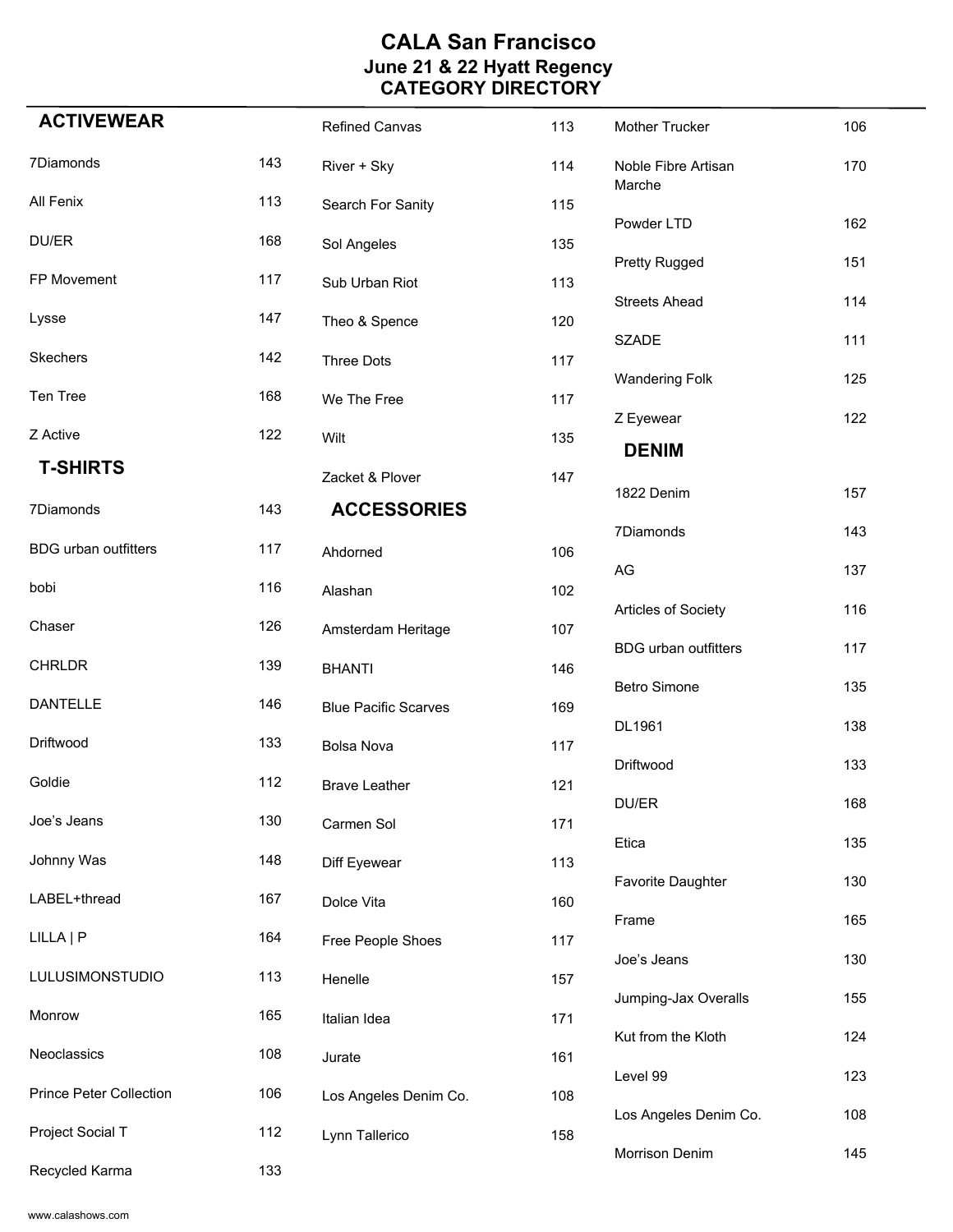| OAT                                 | 118 | Saint Helena                             | 125 | <b>DRESSES</b>         |     |
|-------------------------------------|-----|------------------------------------------|-----|------------------------|-----|
| <b>RAILS</b>                        | 141 | Saltwater Luxe                           | 126 | Adelyn Rae             | 120 |
| Sandrine Rose                       | 126 | Satorisan                                | 163 | Alembika               | 166 |
| The Nu Vintage                      | 134 | <b>SCARLETT POPPIES</b>                  | 146 | ANOTHER LOVE           | 121 |
| Unpublished                         | 123 | Solei Sea                                | 123 | Aratta                 | 132 |
| Wanakome                            | 123 | Splendid                                 | 123 | <b>ASTR</b>            | 144 |
| Wash Lab                            | 147 | St. Roche                                | 103 | <b>Band Of Gypsies</b> | 119 |
| We The Free                         | 117 | Sundown by River +                       | 114 | Bella Dahl             | 136 |
| <b>SUSTAINABLE</b>                  |     | <b>SKY</b>                               |     | BILA 77                | 121 |
| 1822 Denim                          | 157 | <b>SZADE</b>                             | 111 | <b>Billy T</b>         | 147 |
| All Fenix                           | 113 | Ten Tree                                 | 168 | Bishop & Young         | 135 |
| Aspen Dream                         | 104 | <b>Three Dots</b>                        | 117 | <b>BoAime</b>          | 105 |
| <b>BB Dakota by Steve</b><br>Madden | 131 | <b>Wandering Folk</b><br><b>FOOTWEAR</b> | 125 | <b>Btfl-life</b>       | 120 |
| BILA 77                             | 121 | Australia Luxe Collective                | 133 | Cienna                 | 118 |
|                                     |     |                                          |     | Cievon                 | 120 |
| <b>Brodie</b>                       | 101 | Carmen Sol                               | 171 | Corey Lynn Calter      | 135 |
| Co-lab                              | 157 | Dolce Vita                               | 160 | Deluc                  | 119 |
| Dolce Vita                          | 160 | Free People Shoes                        | 117 | DL1961                 | 138 |
| Etica                               | 135 | <b>HOFF</b>                              | 144 | Ecru                   | 139 |
| <b>Haley Solar</b>                  | 108 | Maria Farro                              | 125 | Elan                   | 121 |
| Hedgren                             | 157 | Satorisan                                | 163 | EN SAISON              | 144 |
| Joe's Jeans                         | 130 | Shu Shop                                 | 121 | Esmaee                 | 113 |
| Jurate                              | 161 | Sister x Soeur                           | 126 | Felicite               | 105 |
| KMJ                                 | 105 | Sofft                                    | 159 | Femme Fatale           | 133 |
| Level 99                            | 123 | Solei Sea                                | 123 | <b>Fifteen Twenty</b>  | 112 |
| Naadam                              | 165 | <b>TKEES</b>                             | 165 | <b>Finley Shirts</b>   | 109 |
| Paper Label                         | 145 | <b>TONY BIANCO</b>                       | 144 | Free People            | 117 |
| River + Sky                         | 114 |                                          |     |                        |     |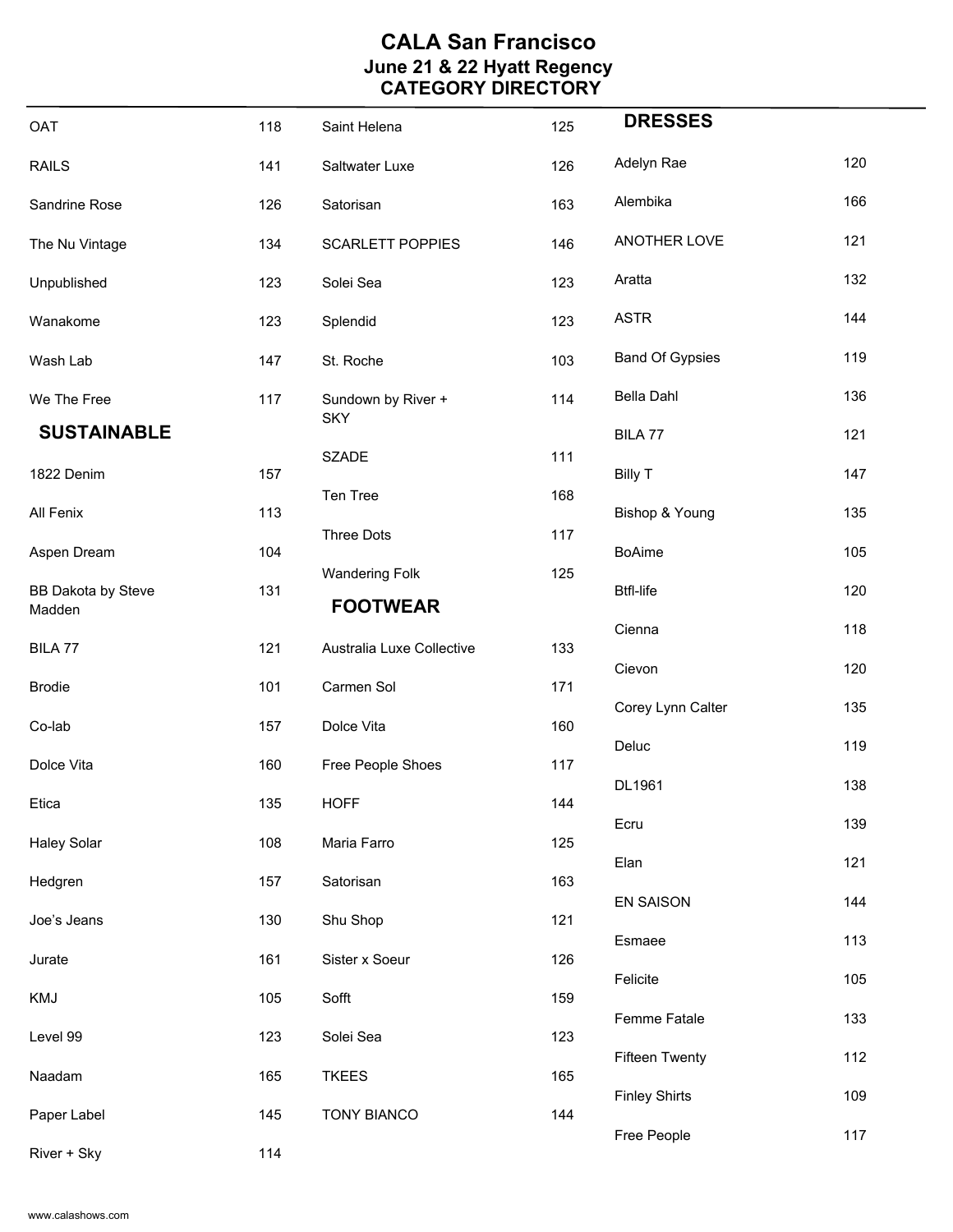| g.p.d.             | 120 | <b>PINCH</b>            | 112 | Wash Lab             | 147 |
|--------------------|-----|-------------------------|-----|----------------------|-----|
| Girl and The Sun   | 125 | <b>RAILS</b>            | 141 | Willow               | 115 |
| Go Silk            | 149 | Ranna Gill              | 135 | Z Girls              | 122 |
| Gold Hawk          | 149 | <b>RD Style</b>         | 123 | Z Supply             | 122 |
| Greylin            | 135 | Red Haute               | 112 | Zacket & Plover      | 147 |
| <b>Haley Solar</b> | 108 | Reset by Jane           | 121 | <b>HANDBAGS</b>      |     |
| Harni              | 125 | River + Sky             | 114 | Ahdorned             | 106 |
| Heartloom          | 111 | ROMA LABEL              | 146 | Amsterdam Heritage   | 107 |
| Hutch              | 139 | <b>Rue Stiic</b>        | 125 | <b>Bolsa Nova</b>    | 117 |
| Inizio             | 166 | Sadie+Sage              | 119 | Carmen Sol           | 171 |
| Jen's Pirate Booty | 125 | Saint Helena            | 125 | Co-lab               | 157 |
| Johnny Was         | 148 | SALAAM CLOTHING         | 146 | Hedgren              | 157 |
| Karina Grimaldi    | 139 | Saltwater Luxe          | 126 | Italian Idea         | 171 |
| La Moda Clothing   | 171 | Scandal Italy           | 154 | Lynn Tallerico       | 158 |
| LAMARQUE           | 139 | <b>SCARLETT POPPIES</b> | 146 | Molly G              | 167 |
| Lola&Sophie        | 167 | Sea Lustre              | 105 | <b>INTIMATES</b>     |     |
| Lost + Wander      | 144 | Self Contrast           | 113 | Andine               | 135 |
| Lucy Paris         | 113 | Serra by Joie Rucker    | 135 | Intimately FP        | 117 |
| Matty M            | 115 | Splendid                | 123 | Only Hearts          | 108 |
| Maven West         | 112 | St. Roche               | 103 | Strap-it's           | 152 |
| Mod Ref            | 110 | Stark x                 | 123 | <b>JEWELRY</b>       |     |
| <b>MOON RIVER</b>  | 144 | Sundays NYC             | 153 | An Old Soul          | 152 |
| Never A Wallflower | 153 | Talisman                | 147 | <b>BRACHA</b>        | 112 |
| Only Hearts        | 108 | <b>Tart Collections</b> | 123 | Chan Luu             | 156 |
| Paani              | 114 | The Nu Vintage          | 134 | Delicate Raymond     | 133 |
| Patrons of Peace   | 121 | Veronica M              | 123 | Didi Jewelry Project | 162 |
| Petit Pois         | 101 | Viereck                 | 114 | Ettika & Mr. Ettika  | 157 |
|                    |     |                         |     | Farrah B Jewelry     | 113 |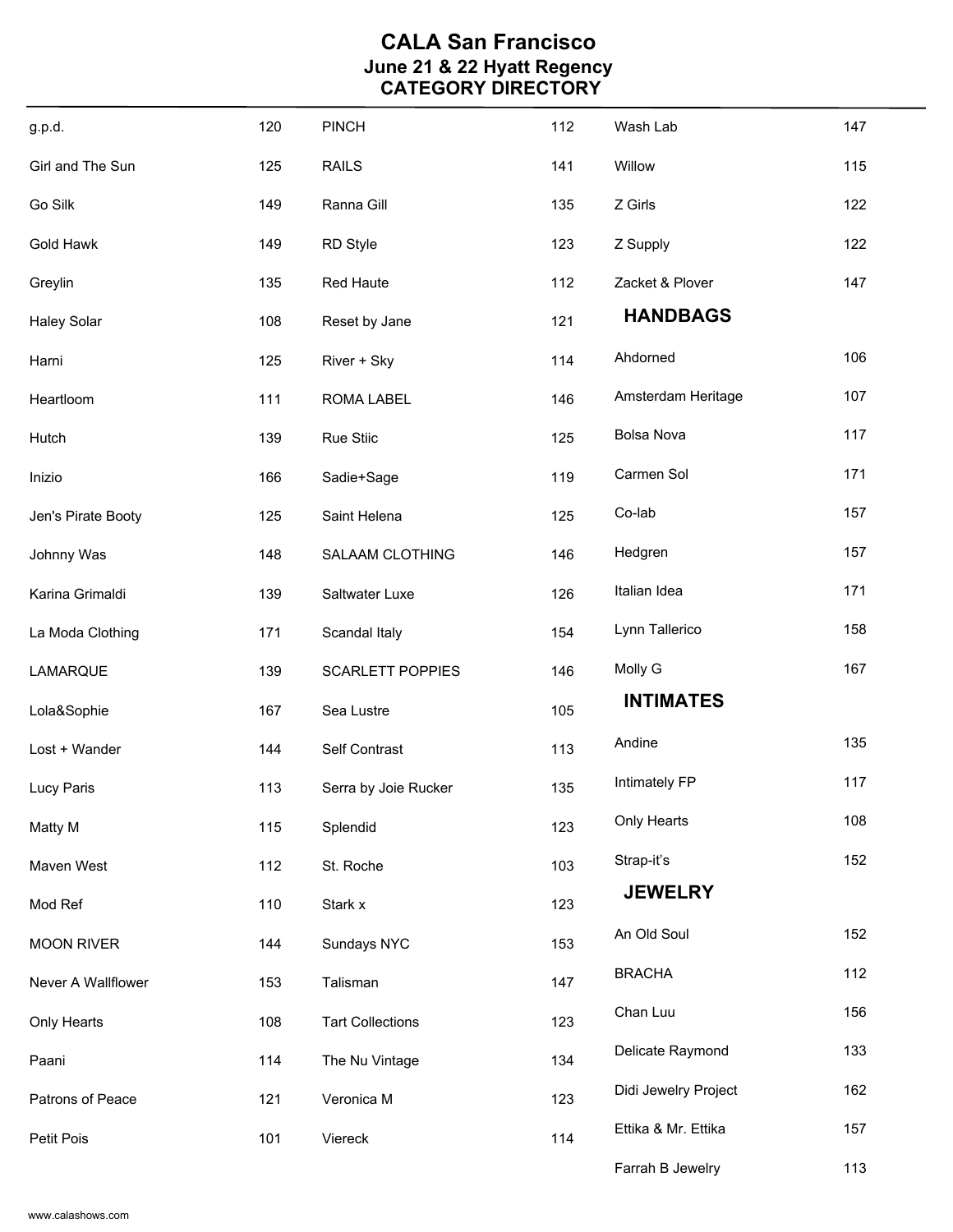| Gold + Stone                  | 133 | Free People         | 117 | ORB CLOTHING             | 146 |
|-------------------------------|-----|---------------------|-----|--------------------------|-----|
| Jurate                        | 161 | Girl and The Sun    | 125 | Paper Label              | 145 |
| Kenda Kist                    | 105 | Goldie              | 112 | <b>PINCH</b>             | 112 |
| Leslie Francesca<br>Designs   | 129 | Greylin             | 135 | RD Style                 | 123 |
| MJD, Meridian Jewelry &       | 162 | Heartloom           | 111 | Rue Stiic                | 125 |
| Design                        |     | hello nite          | 118 | Sadie+Sage               | 119 |
| Origin Jewelry                | 162 | Jen's Pirate Booty  | 125 | Sage The Label           | 119 |
| Pam Lazzartto                 | 152 | Joe's Jeans         | 130 | Search For Sanity        | 115 |
| The Lizou Collection<br>Paris | 162 | Kathryn McCarron    | 139 | St. Roche                | 103 |
| <b>KNITWEAR</b>               |     | Knititude           | 119 | Theo & Spence            | 120 |
| AG                            | 137 | Kokun               | 145 | Wanakome                 | 123 |
| All Fenix                     | 113 | Kut from the Kloth  | 124 | White + Warren           | 128 |
| ANOTHER LOVE                  | 121 | LABEL+thread        | 167 | Wilt                     | 135 |
| Aratta                        | 132 | LILLA   P           | 164 | WISPR by Brodie          | 101 |
| <b>ASTR</b>                   | 144 | Lisa Todd           | 109 | Wooden Ships             | 152 |
| <b>BB Dakota by Steve</b>     | 131 | Lola&Sophie         | 167 | Wool Project             | 108 |
| Madden                        |     | <b>Lucy Paris</b>   | 113 | Woven Heart              | 168 |
| <b>BDG</b> urban outfitters   | 117 | Matty M             | 115 | Z Girls                  | 122 |
| <b>Betro Simone</b>           | 135 | Minnie Rose         | 153 | Z Supply                 | 122 |
| Caballero                     | 103 | Mod Ref             | 110 | <b>LOUNGEWEAR</b>        |     |
| <b>Central Park West</b>      | 139 | Mododoc             | 118 | Andine                   | 135 |
| Chaser                        | 126 | Monrow              | 165 | Aspen Dream              | 104 |
| Cienna                        | 118 | Naadam              | 165 | <b>Central Park West</b> | 139 |
| Cievon                        | 120 | <b>NIA</b>          | 144 | Chaser                   | 126 |
| <b>CRUSH</b>                  | 149 | Noble Fibre Artisan | 170 | <b>CHRLDR</b>            | 139 |
| <b>DANTELLE</b>               | 146 | Marche              |     | <b>CRUSH</b>             | 149 |
| Enza Costa                    | 165 | OAT                 | 118 | Driftwood                | 133 |
| Esmaee                        | 113 | One Grey Day        | 139 |                          |     |

www.calashows.com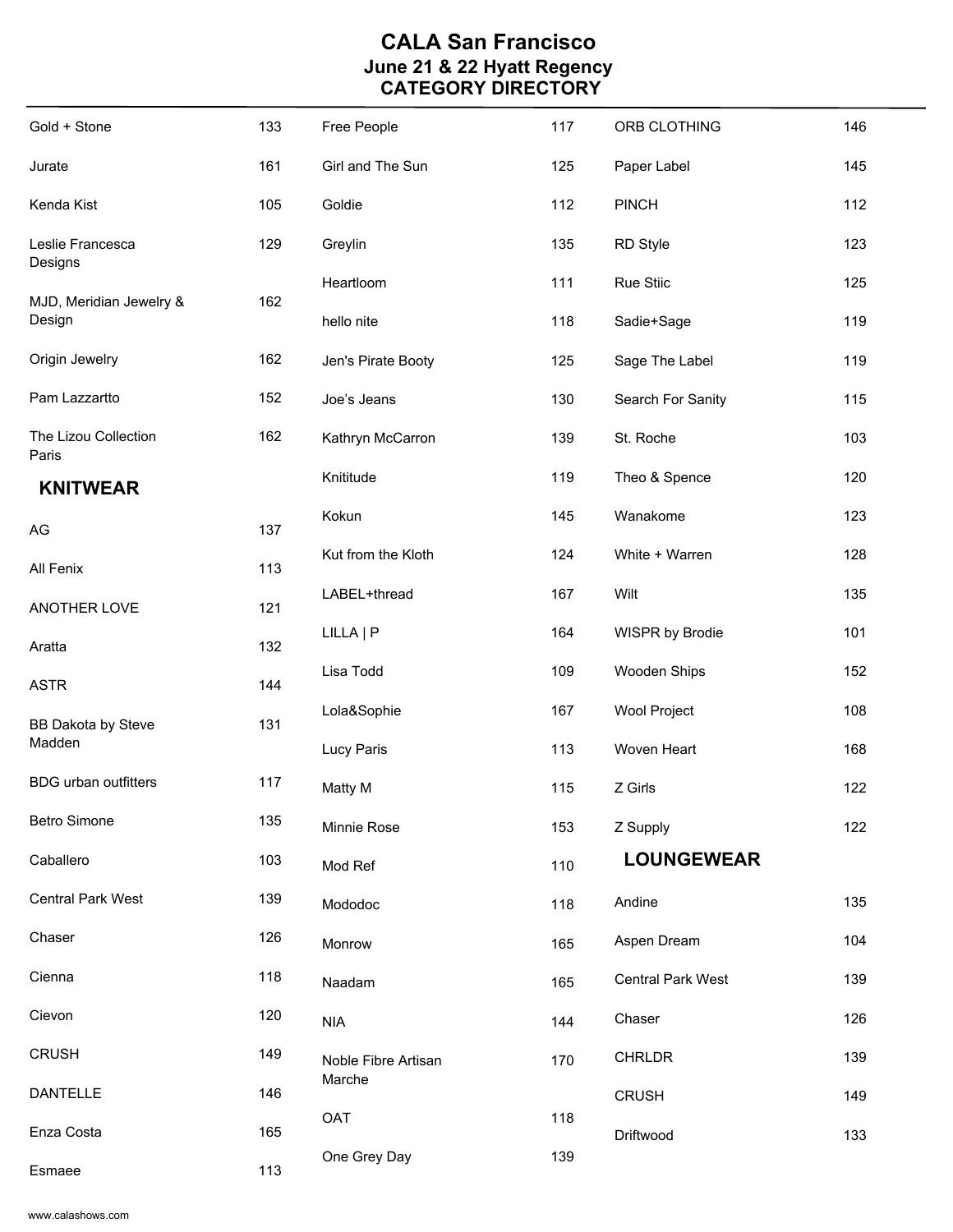| Enza Costa                     | 165 | Theo & Spence            | 120 | Jou Jou                 | 157 |
|--------------------------------|-----|--------------------------|-----|-------------------------|-----|
| Girl and The Sun               | 125 | <b>Wild Fox</b>          | 113 | LAMARQUE                | 139 |
| Gold Hawk                      | 149 | Wilt                     | 135 | Love Token              | 133 |
| Goldie                         | 112 | WISPR by Brodie          | 101 | Marrakech               | 150 |
| hello nite                     | 118 | Z Lounge                 | 122 | Mauritius               | 119 |
| Intimately FP                  | 117 | Z Supply                 | 122 | <b>MOON RIVER</b>       | 144 |
| Jen's Pirate Booty             | 125 | <b>MEN'S</b>             |     | ORB CLOTHING            | 146 |
| Kathryn McCarron               | 139 | 7Diamonds                | 143 | Pretty Rugged           | 151 |
| <b>Michael Stars</b>           | 127 | Ettika & Mr. Ettika      | 157 | Sage The Label          | 119 |
| Minnie Rose                    | 153 | Joe's Jeans              | 130 | Wanakome                | 123 |
| Mododoc                        | 118 | Neoclassics              | 108 | Willow                  | 115 |
| Monrow                         | 165 | Rails                    | 140 | <b>EUROPEAN</b>         |     |
| <b>NIA</b>                     | 144 | Skechers                 | 142 | Alembika                | 166 |
| Paper Label                    | 145 | Sub Urban Riot           | 113 | Amsterdam Heritage      | 107 |
|                                |     |                          |     |                         |     |
| PJ Salvage                     | 152 | <b>OUTERWEAR</b>         |     | Anatomie                | 109 |
| <b>Prince Peter Collection</b> | 106 | 7Diamonds                | 143 | <b>Bolsa Nova</b>       | 117 |
| Project Social T               | 112 | Anatomie                 | 109 | <b>Brodie</b>           | 101 |
| Recycled Karma                 | 133 | Anorak                   | 150 | Femme Fatale            | 133 |
| <b>Rue Stiic</b>               | 125 | <b>Band Of Gypsies</b>   | 119 | Free People Shoes       | 117 |
| Saint Helena                   | 125 | <b>BHANTI</b>            | 146 | Inizio                  | 166 |
| Search For Sanity              | 115 | <b>Central Park West</b> | 139 | Ozai                    | 166 |
| Sol Angeles                    | 135 | Corey Lynn Calter        | 135 | Satorisan               | 163 |
| Splendid                       | 123 | Deluc                    | 119 | Scandal Italy           | 154 |
| Sub Urban Riot                 | 113 | Elan                     | 121 | <b>SCARLETT POPPIES</b> | 146 |
| Sundays NYC                    | 153 | <b>EN SAISON</b>         | 144 | Sister x Soeur          | 126 |
| Sundown by River +             | 114 | Esmaee                   | 113 | Suzy D London           | 147 |
| <b>SKY</b><br>Ten Tree         | 168 | Etica                    | 135 | <b>SCARVES</b>          |     |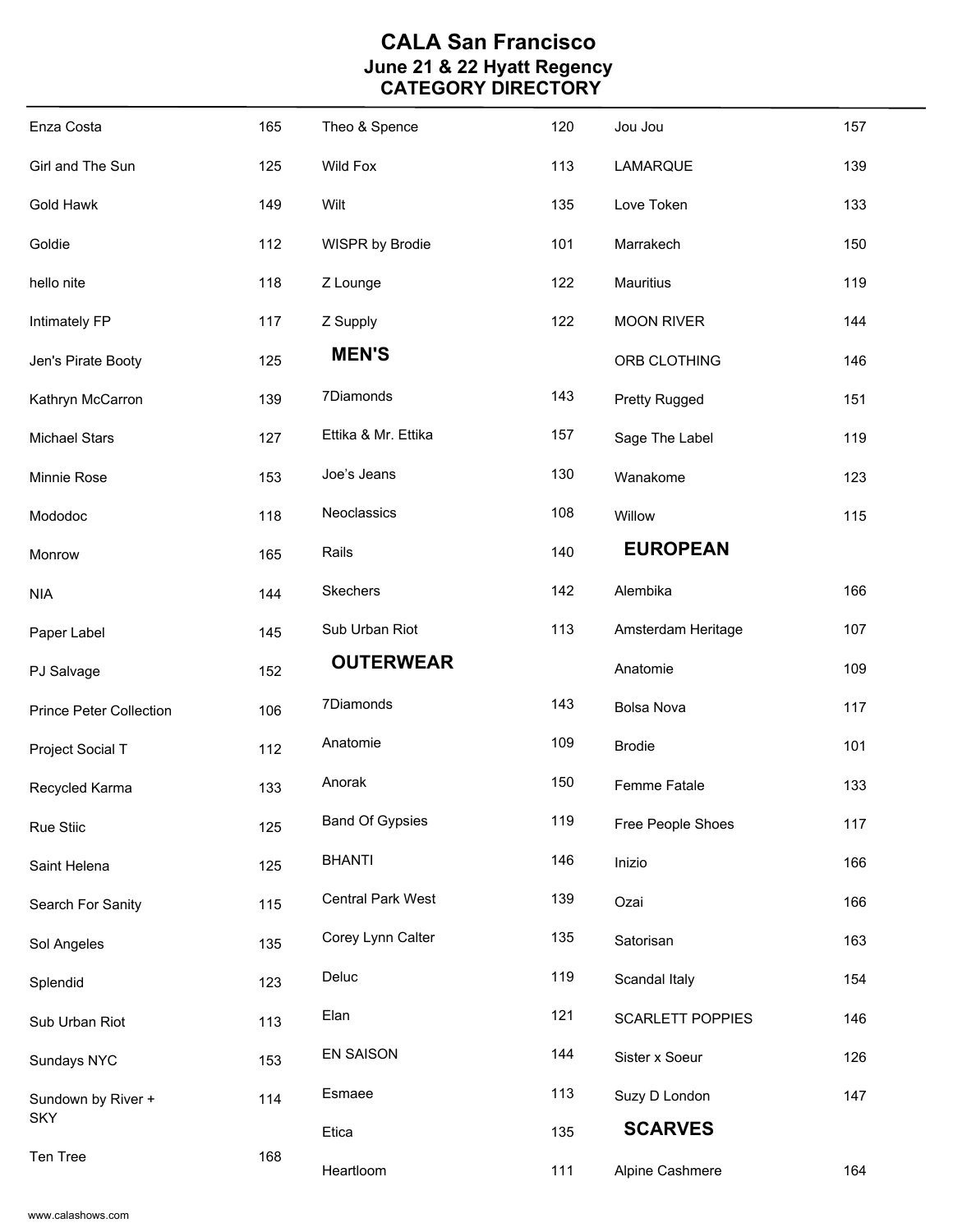| Avenue Montaigne                    | 149 | Bishop & Young        | 135 | Joe's Jeans             | 130 |
|-------------------------------------|-----|-----------------------|-----|-------------------------|-----|
| <b>Blue Pacific Scarves</b>         | 169 | <b>Btfl-life</b>      | 120 | Johnny Was              | 148 |
| Chan Luu                            | 156 | Caballero             | 103 | Karina Grimaldi         | 139 |
| Dog&Boy                             | 109 | Cienna                | 118 | KMJ                     | 105 |
| Henelle                             | 157 | Cievon                | 120 | Kokun                   | 145 |
| Lisa Todd                           | 109 | Corey Lynn Calter     | 135 | Kut from the Kloth      | 124 |
| Powder LTD                          | 162 | DANTELLE              | 146 | La Moda Clothing        | 171 |
| <b>Pretty Rugged</b>                | 151 | Deluc                 | 119 | LAMARQUE                | 139 |
| <b>HATS</b>                         |     | DL1961                | 138 | LILLA   P               | 164 |
| Powder LTD                          | 162 | Ecru                  | 139 | Lola&Sophie             | 167 |
| <b>SWIMWEAR</b>                     |     | <b>EN SAISON</b>      | 144 | Lost + Wander           | 144 |
| Johnny Was                          | 148 | Enza Costa            | 165 | Love Token              | 133 |
| La Moda Clothing                    | 171 | Favorite Daughter     | 130 | Lucy Paris              | 113 |
| Solei Sea                           | 123 | Felicite              | 105 | Lysse                   | 147 |
| <b>TOPS</b>                         |     | <b>Fifteen Twenty</b> | 112 | Marrakech               | 150 |
| 7Diamonds                           | 143 | <b>Finley Shirts</b>  | 109 | Matty M                 | 115 |
| Adelyn Rae                          | 120 | FP Movement           | 117 | Maven West              | 112 |
| AG                                  | 137 | Free People           | 117 | <b>Michael Stars</b>    | 127 |
| Alembika                            | 166 | g.p.d.                | 120 | <b>MISA Los Angeles</b> | 165 |
| Aratta                              | 132 | Go Silk               | 149 | Mod Ref                 | 110 |
| <b>ASTR</b>                         | 144 | <b>Gold Hawk</b>      | 149 | Mododoc                 | 118 |
| <b>Band Of Gypsies</b>              | 119 | Greylin               | 135 | <b>MOON RIVER</b>       | 144 |
| <b>BB Dakota by Steve</b><br>Madden | 131 | Harni                 | 125 | Never A Wallflower      | 153 |
| <b>Bella Dahl</b>                   | 136 | hello nite            | 118 | <b>NIA</b>              | 144 |
| <b>Betro Simone</b>                 | 135 | Hutch                 | 139 | OAT                     | 118 |
| BILA 77                             | 121 | Inizio                | 166 | ORB CLOTHING            | 146 |
| <b>Billy T</b>                      | 147 | Intimately FP         | 117 | Ozai                    | 166 |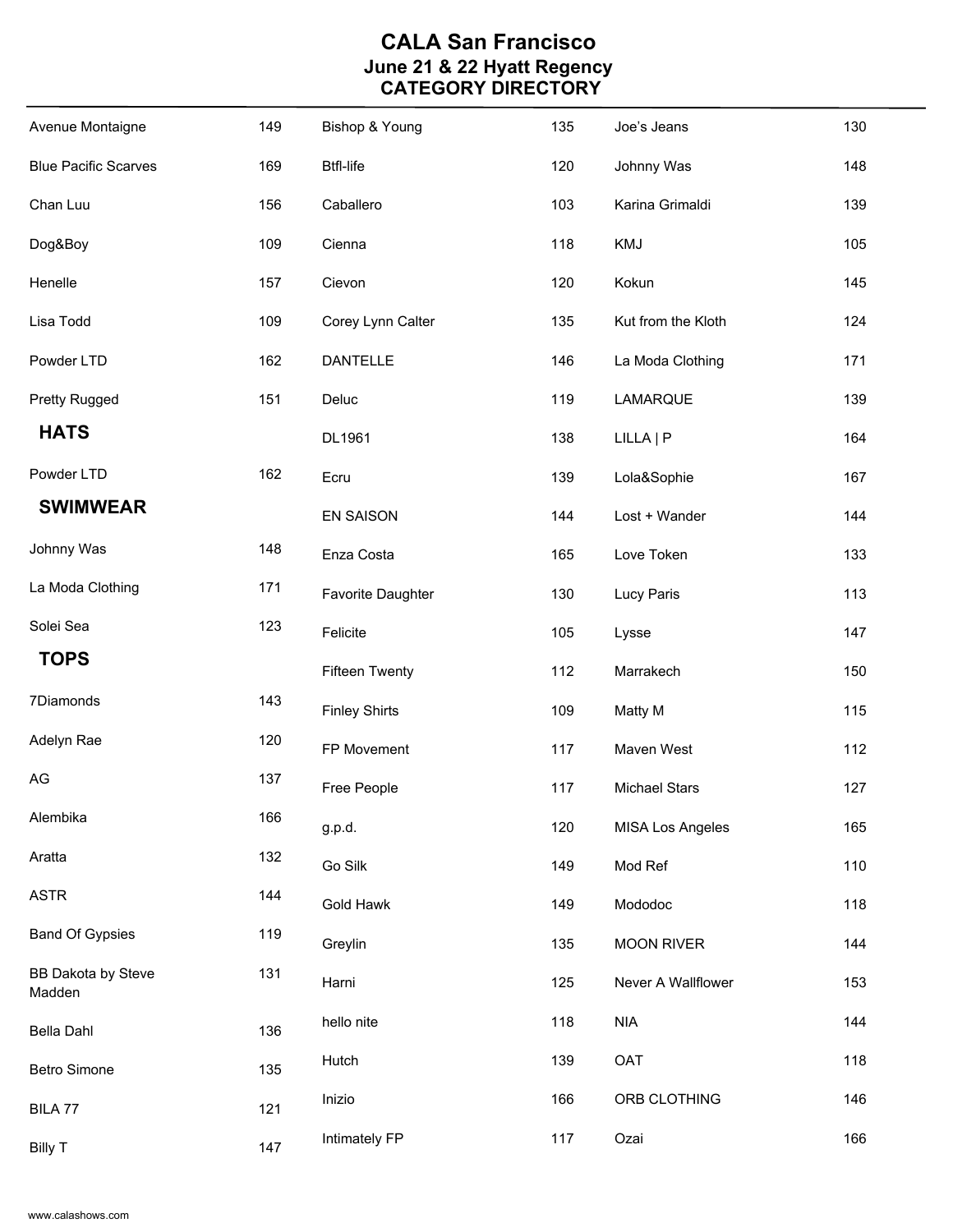| Paani                   | 114 | Wild Fox             | 113 | Ozai                          | 166 |
|-------------------------|-----|----------------------|-----|-------------------------------|-----|
| Patrons of Peace        | 121 | Willow               | 115 | Rails                         | 140 |
| <b>PINCH</b>            | 112 | WISPR by Brodie      | 101 | Ranna Gill                    | 135 |
| Rails                   | 140 | Woven Heart          | 168 | Sea Lustre                    | 105 |
| <b>RAILS</b>            | 141 | Z Girls              | 122 | Serra by Joie Rucker          | 135 |
| Ranna Gill              | 135 | Z Supply             | 122 | Stark x                       | 123 |
| Recycled Karma          | 133 | <b>PANTS</b>         |     | Unpublished                   | 123 |
| <b>Red Haute</b>        | 112 | 1822 Denim           | 157 | Zacket & Plover               | 147 |
| Reset by Jane           | 121 | 7Diamonds            | 143 | <b>CASHMERE</b>               |     |
| Sadie+Sage              | 119 | Anatomie             | 109 | Alashan                       | 102 |
| Sage The Label          | 119 | Bella Dahl           | 136 | Alpine Cashmere               | 164 |
| SALAAM CLOTHING         | 146 | <b>Billy T</b>       | 147 | <b>Blue Pacific Scarves</b>   | 169 |
| Saltwater Luxe          | 126 | Bishop & Young       | 135 | <b>Brodie</b>                 | 101 |
| Sandrine Rose           | 126 | <b>Btfl-life</b>     | 120 | <b>CRUSH</b>                  | 149 |
| Scandal Italy           | 154 | Caballero            | 103 | Kathryn McCarron              | 139 |
| Sea Lustre              | 105 | Ecru                 | 139 | Knititude                     | 119 |
| Self Contrast           | 113 | Equestrian           | 101 | Kokun                         | 145 |
| Serra by Joie Rucker    | 135 | Femme Fatale         | 133 | LABEL+thread                  | 167 |
| Skechers                | 142 | Go Silk              | 149 | Lisa Todd                     | 109 |
| Stark x                 | 123 | Joe's Jeans          | 130 | Minnie Rose                   | 153 |
| <b>Tart Collections</b> | 123 | Jumping-Jax Overalls | 155 | Naadam                        | 165 |
| The Nu Vintage          | 134 | Karina Grimaldi      | 139 | Never A Wallflower            | 153 |
| <b>Three Dots</b>       | 117 | Level 99             | 123 | Noble Fibre Artisan<br>Marche | 170 |
| Unpublished             | 123 | Lost + Wander        | 144 | Oats Cashmere                 | 152 |
| Veronica M              | 123 | Lysse                | 147 | Sandrine Rose                 | 126 |
| Viereck                 | 114 | Marrakech            | 150 | White + Warren                | 128 |
| We The Free             | 117 | Morrison Denim       | 145 | Wool Project                  | 108 |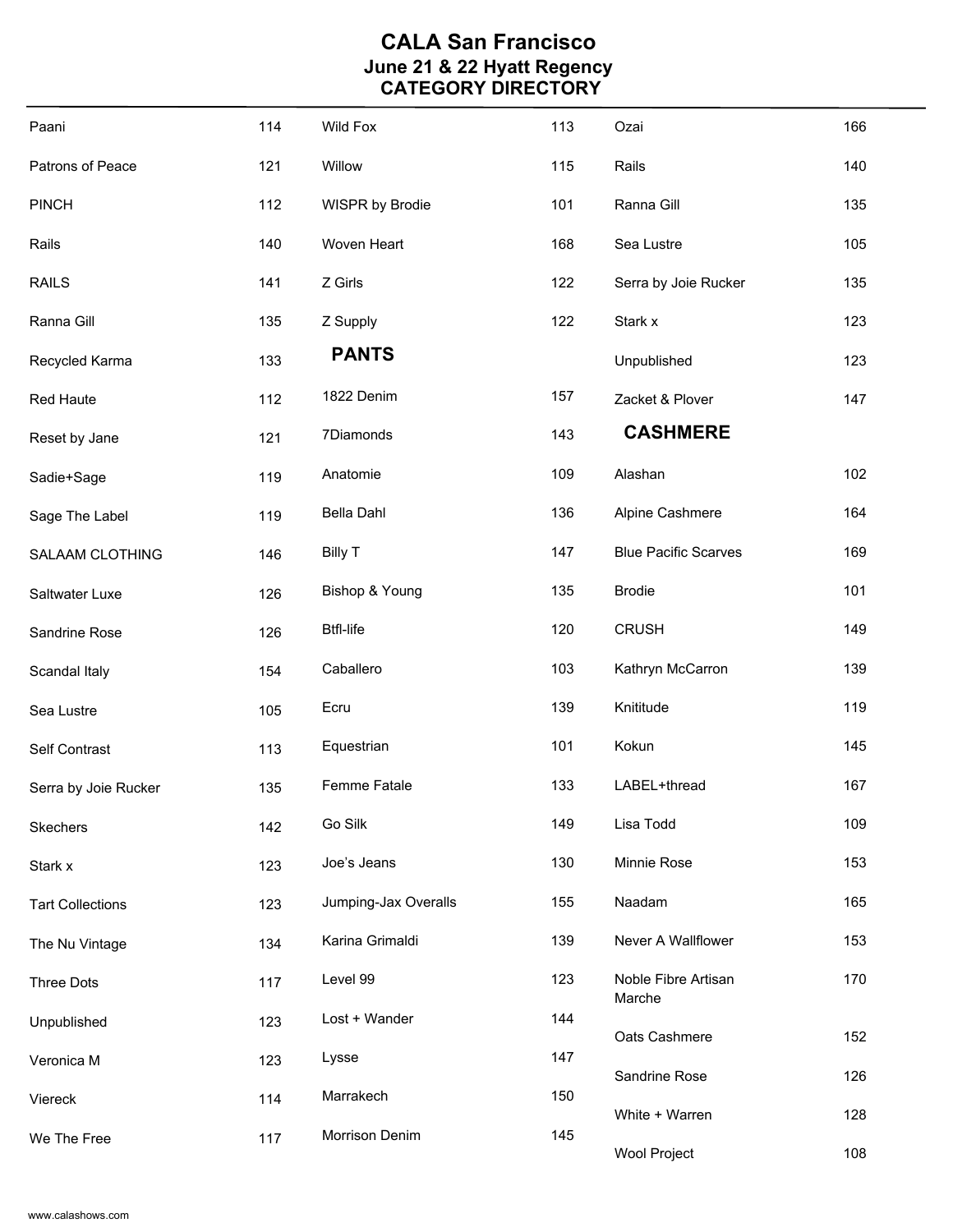| <b>MADE IN USA</b>                |     | Self Contrast                    | 113 |
|-----------------------------------|-----|----------------------------------|-----|
| Elan                              | 121 | Sol Angeles                      | 135 |
| Equestrian                        | 101 | <b>Streets Ahead</b>             | 114 |
| Farrah B Jewelry                  | 113 | Sundown by River +<br><b>SKY</b> | 114 |
| Felicite                          | 105 | Veronica M                       | 123 |
| <b>Fifteen Twenty</b>             | 112 |                                  |     |
| <b>Finley Shirts</b>              | 109 | Viereck                          | 114 |
| FP Movement                       | 117 | <b>Wool Project</b>              | 108 |
| Gold + Stone                      | 133 | Z Supply                         | 122 |
| <b>Haley Solar</b>                | 108 |                                  |     |
| Jumping-Jax Overalls              | 155 |                                  |     |
| <b>KMJ</b>                        | 105 |                                  |     |
| Los Angeles Denim Co.             | 108 |                                  |     |
| Lynn Tallerico                    | 158 |                                  |     |
| Maven West                        | 112 |                                  |     |
| <b>Michael Stars</b>              | 127 |                                  |     |
| MJD, Meridian Jewelry &<br>Design | 162 |                                  |     |
| Molly G                           | 167 |                                  |     |
| Morrison Denim                    | 145 |                                  |     |
| Mother Trucker                    | 106 |                                  |     |
| Neoclassics                       | 108 |                                  |     |
| Only Hearts                       | 108 |                                  |     |
| Petit Pois                        | 101 |                                  |     |
| <b>Prince Peter Collection</b>    | 106 |                                  |     |
| Project Social T                  | 112 |                                  |     |
| <b>Red Haute</b>                  | 112 |                                  |     |
| SALAAM CLOTHING                   | 146 |                                  |     |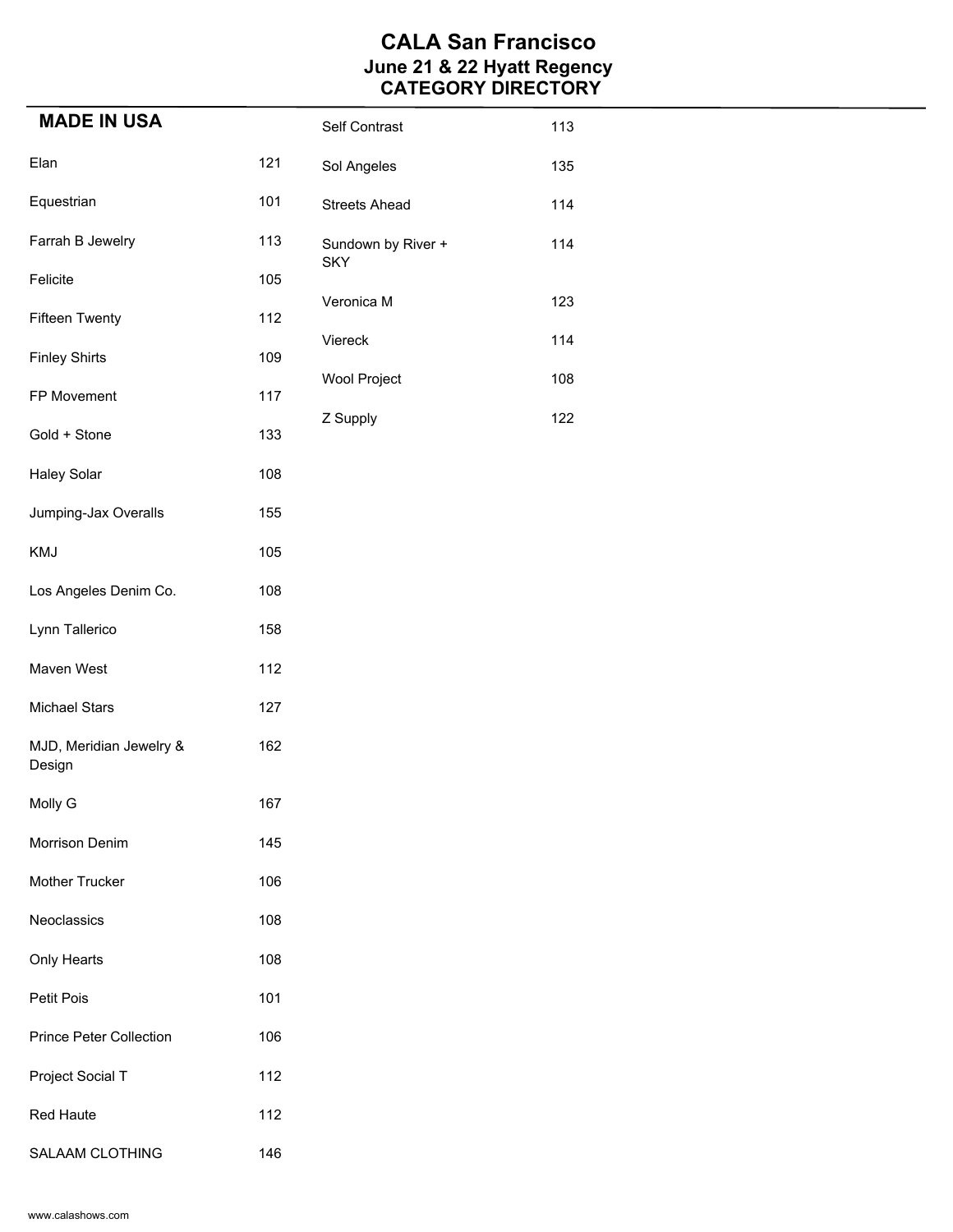| 1822 Denim                          | 157 | Chaser                   | 126 | Heartloom                | 111 |
|-------------------------------------|-----|--------------------------|-----|--------------------------|-----|
| 7Diamonds                           | 143 | <b>CHRLDR</b>            | 139 | Hedgren                  | 157 |
| Adelyn Rae                          | 120 | Cienna                   | 118 | hello nite               | 118 |
| AG                                  | 137 | Cievon                   | 120 | Henelle                  | 157 |
| Ahdorned                            | 106 | Co-lab                   | 157 | <b>HOFF</b>              | 144 |
| Alashan                             | 102 | Corey Lynn Calter        | 135 | Hutch                    | 139 |
| Alembika                            | 166 | <b>CRUSH</b>             | 149 | Inizio                   | 166 |
| All Fenix                           | 113 | <b>DANTELLE</b>          | 146 | Intimately FP            | 117 |
| Alpine Cashmere                     | 164 | Delicate Raymond         | 133 | Italian Idea             | 171 |
| Amsterdam                           | 107 | Deluc                    | 119 | Jen's Pirate Booty       | 125 |
| Heritage                            |     | Diamond L                | 155 | Joe's Jeans              | 130 |
| An Old Soul                         | 152 | Leatherworks             |     | Johnny Was               | 148 |
| Anatomie                            | 109 | Didi Jewelry Project     | 162 | Jou Jou                  | 157 |
| Andine                              | 135 | Diff Eyewear             | 113 | Jumping-Jax              | 155 |
| Anorak                              | 150 | DL1961                   | 138 | Overalls                 |     |
| <b>ANOTHER LOVE</b>                 | 121 | Dog&Boy                  | 109 | Jurate                   | 161 |
| Aratta                              | 132 | Dolce Vita               | 160 | Karina Grimaldi          | 139 |
| Articles of Society                 | 116 | Driftwood                | 133 | Kathryn McCarron         | 139 |
| Aspen Dream                         | 104 | DU/ER                    | 168 | Kenda Kist               | 105 |
| <b>ASTR</b>                         | 144 | Ecru                     | 139 | KMJ                      | 105 |
| Australia Luxe                      | 133 | Elan                     | 121 | Knititude                | 119 |
| Collective                          |     | <b>EN SAISON</b>         | 144 | Kokun                    | 145 |
| Avenue Montaigne                    | 149 | Enza Costa               | 165 | Kut from the Kloth       | 124 |
| <b>Band Of Gypsies</b>              | 119 | Equestrian               | 101 | La Moda Clothing         | 171 |
| <b>BB Dakota by Steve</b><br>Madden | 131 | Esmaee                   | 113 | LABEL+thread             | 167 |
| <b>BDG</b> urban                    | 117 | Etica                    | 135 | <b>LAMARQUE</b>          | 139 |
| outfitters                          |     | Ettika & Mr. Ettika      | 157 | Leslie Francesca         | 129 |
| <b>Bella Dahl</b>                   | 136 | Farrah B Jewelry         | 113 | Designs                  |     |
| <b>Betro Simone</b>                 | 135 | <b>Favorite Daughter</b> | 130 | Level 99                 | 123 |
| <b>BHANTI</b>                       | 146 | Felicite                 | 105 | LILLA   P                | 164 |
| BILA <sub>77</sub>                  | 121 | Femme Fatale             | 133 | Lisa Todd                | 109 |
| <b>Billy T</b>                      | 147 | <b>Fifteen Twenty</b>    | 112 | Lola&Sophie              | 167 |
| Bishop & Young                      | 135 | <b>Finley Shirts</b>     | 109 | Los Angeles Denim<br>Co. | 108 |
| <b>Blue Pacific</b>                 | 169 | FP Movement              | 117 | Lost + Wander            | 144 |
| Scarves                             |     | Frame                    | 165 | Love Token               | 133 |
| <b>BoAime</b>                       | 105 | Free People              | 117 | Lucy Paris               | 113 |
| bobi                                | 116 | Free People Shoes        | 117 | <b>LULUSIMONSTUDI</b>    | 113 |
| <b>Bolsa Nova</b>                   | 117 | g.p.d.                   | 120 | O                        |     |
| <b>BRACHA</b>                       | 112 | Girl and The Sun         | 125 | Lynn Tallerico           | 158 |
| <b>Brave Leather</b>                | 121 | Go Silk                  | 149 | Lysse                    | 147 |
| <b>Brodie</b>                       | 101 | Gold + Stone             | 133 | Maria Farro              | 125 |
| <b>Btfl-life</b>                    | 120 | Gold Hawk                | 149 | Marrakech                | 150 |
| Caballero                           | 103 | Goldie                   | 112 | Matty M                  | 115 |
| Carmen Sol                          | 171 | Greylin                  | 135 | <b>Mauritius</b>         | 119 |
| <b>Central Park West</b>            | 139 | <b>Haley Solar</b>       | 108 | Maven West               | 112 |
| Chan Luu                            | 156 | Harni                    | 125 | <b>Michael Stars</b>     | 127 |
|                                     |     |                          |     |                          |     |